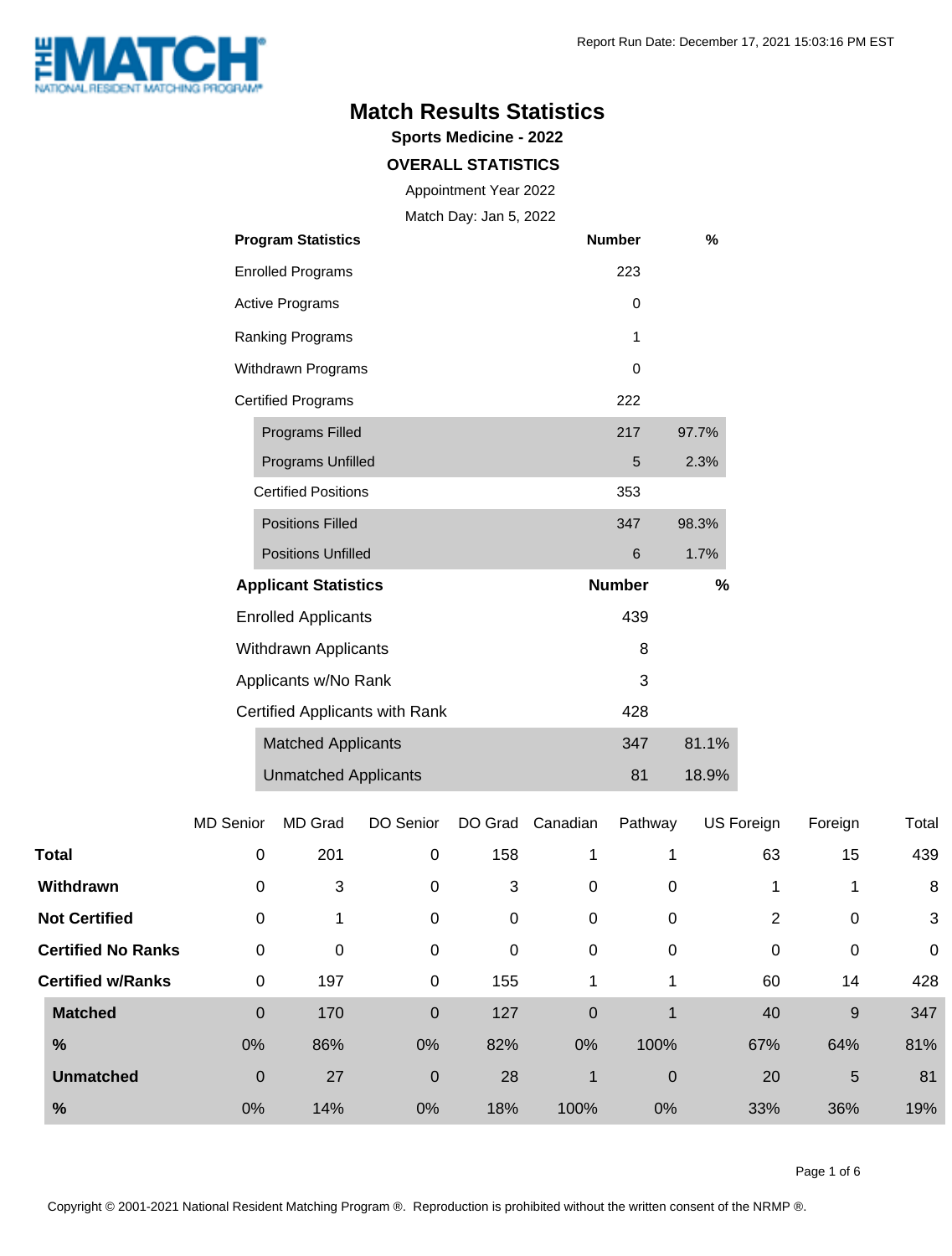#### **STATISTICS BY SPECIALTY**

## **Pediatric Sports Medicine**

| <b>Program Statistics</b>              | <b>Number</b> | %      |
|----------------------------------------|---------------|--------|
| <b>Enrolled Programs</b>               | 20            |        |
| <b>Active Programs</b>                 | 0             |        |
| Ranking Programs                       | 0             |        |
| <b>Withdrawn Programs</b>              | 0             |        |
| <b>Certified Programs</b>              | 20            |        |
| <b>Programs Filled</b>                 | 20            | 100.0% |
| Programs Unfilled                      | 0             | 0.0%   |
| <b>Certified Positions</b>             | 28            |        |
| <b>Positions Filled</b>                | 28            | 100.0% |
| <b>Positions Unfilled</b>              | 0             | 0.0%   |
| <b>Applicant Statistics</b>            | <b>Number</b> | %      |
| <b>Matched Applicants</b>              | 28            |        |
| U.S. Foreign                           | 1             | 3.6%   |
| <b>MD</b> Graduate                     | 18            | 64.3%  |
| DO Graduate                            | 9             | 32.1%  |
| Applicants Preferring this Specialty * | 43            |        |
| Matched to this Specialty              | 19            | 44.2%  |
| Matched to Different Specialty         | 17            | 39.5%  |
| Did not Match to any Program           | 7             | 16.3%  |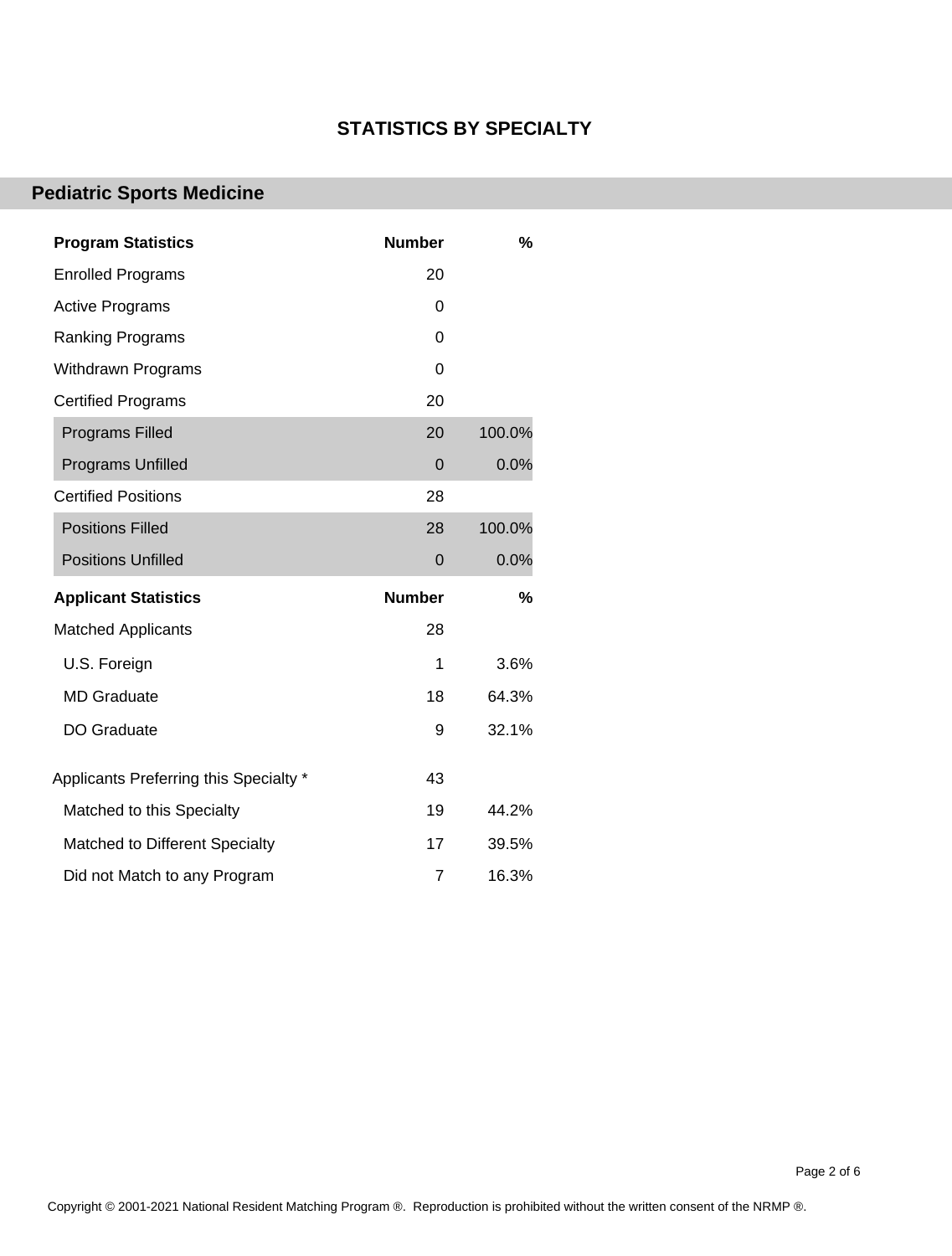# **Sports Medicine (Emer Med)**

| <b>Program Statistics</b>              | <b>Number</b>  | %      |
|----------------------------------------|----------------|--------|
| <b>Enrolled Programs</b>               | 11             |        |
| <b>Active Programs</b>                 | 0              |        |
| Ranking Programs                       | $\Omega$       |        |
| <b>Withdrawn Programs</b>              | $\Omega$       |        |
| <b>Certified Programs</b>              | 11             |        |
| <b>Programs Filled</b>                 | 11             | 100.0% |
| <b>Programs Unfilled</b>               | $\overline{0}$ | 0.0%   |
| <b>Certified Positions</b>             | 17             |        |
| <b>Positions Filled</b>                | 17             | 100.0% |
| <b>Positions Unfilled</b>              | $\mathbf 0$    | 0.0%   |
| <b>Applicant Statistics</b>            | <b>Number</b>  | %      |
| <b>Matched Applicants</b>              | 17             |        |
| U.S. Foreign                           | 2              | 11.8%  |
| <b>MD</b> Graduate                     | 10             | 58.8%  |
| <b>DO Graduate</b>                     | 5              | 29.4%  |
| Applicants Preferring this Specialty * | 15             |        |
| Matched to this Specialty              | $\overline{7}$ | 46.7%  |
| Matched to Different Specialty         | 4              | 26.7%  |
| Did not Match to any Program           | 4              | 26.7%  |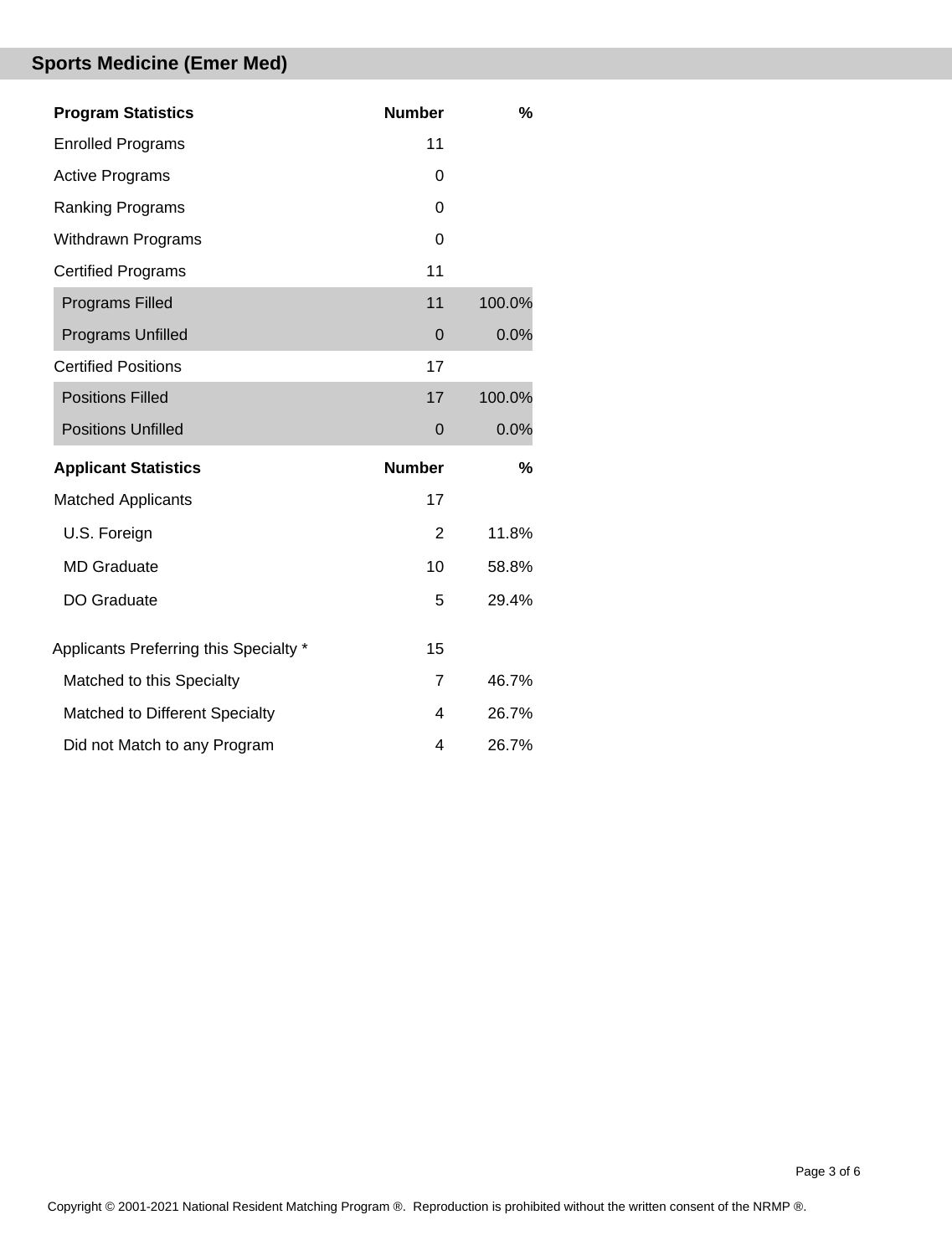# **Sports Medicine (Fam Med)**

| <b>Program Statistics</b>              | <b>Number</b> | $\%$          |
|----------------------------------------|---------------|---------------|
| <b>Enrolled Programs</b>               | 167           |               |
| <b>Active Programs</b>                 | 0             |               |
| Ranking Programs                       | 1             |               |
| Withdrawn Programs                     | 0             |               |
| <b>Certified Programs</b>              | 166           |               |
| <b>Programs Filled</b>                 | 161           | 97.0%         |
| Programs Unfilled                      | 5             | 3.0%          |
| <b>Certified Positions</b>             | 272           |               |
| <b>Positions Filled</b>                | 266           | 97.8%         |
| <b>Positions Unfilled</b>              | 6             | 2.2%          |
| <b>Applicant Statistics</b>            | <b>Number</b> | $\frac{0}{0}$ |
| <b>Matched Applicants</b>              | 266           |               |
| U.S. Foreign                           | 34            | 12.8%         |
| <b>MD Graduate</b>                     | 116           | 43.6%         |
| Foreign                                | 6             | 2.3%          |
| Fifth Pathway                          | 1             | 0.4%          |
| DO Graduate                            | 109           | 41.0%         |
| Applicants Preferring this Specialty * | 325           |               |
|                                        |               |               |
| Matched to this Specialty              | 237           | 72.9%         |
| Matched to Different Specialty         | 22            | 6.8%          |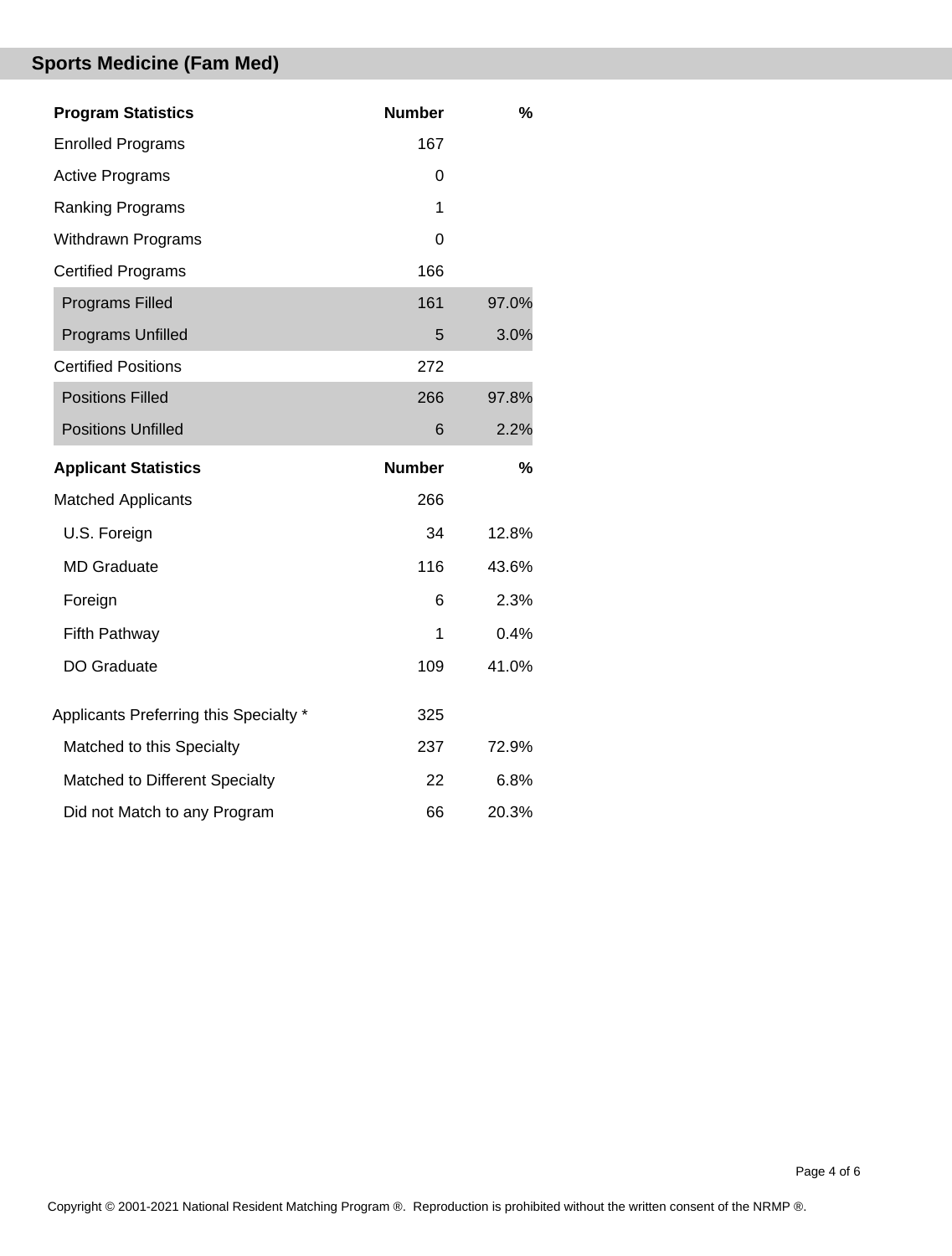# **Sports Medicine (PM and R)**

| <b>Program Statistics</b>              | <b>Number</b>            | %      |
|----------------------------------------|--------------------------|--------|
| <b>Enrolled Programs</b>               | 25                       |        |
| <b>Active Programs</b>                 | 0                        |        |
| <b>Ranking Programs</b>                | 0                        |        |
| Withdrawn Programs                     | $\Omega$                 |        |
| <b>Certified Programs</b>              | 25                       |        |
| <b>Programs Filled</b>                 | 25                       | 100.0% |
| <b>Programs Unfilled</b>               | $\mathbf 0$              | 0.0%   |
| <b>Certified Positions</b>             | 36                       |        |
| <b>Positions Filled</b>                | 36                       | 100.0% |
| <b>Positions Unfilled</b>              | $\mathbf 0$              | 0.0%   |
|                                        |                          |        |
| <b>Applicant Statistics</b>            | <b>Number</b>            | %      |
| <b>Matched Applicants</b>              | 36                       |        |
| U.S. Foreign                           | 3                        | 8.3%   |
| <b>MD</b> Graduate                     | 26                       | 72.2%  |
| Foreign                                | 3                        | 8.3%   |
| DO Graduate                            | $\overline{\mathcal{A}}$ | 11.1%  |
| Applicants Preferring this Specialty * | 45                       |        |
| Matched to this Specialty              | 29                       | 64.4%  |
| Matched to Different Specialty         | 12                       | 26.7%  |